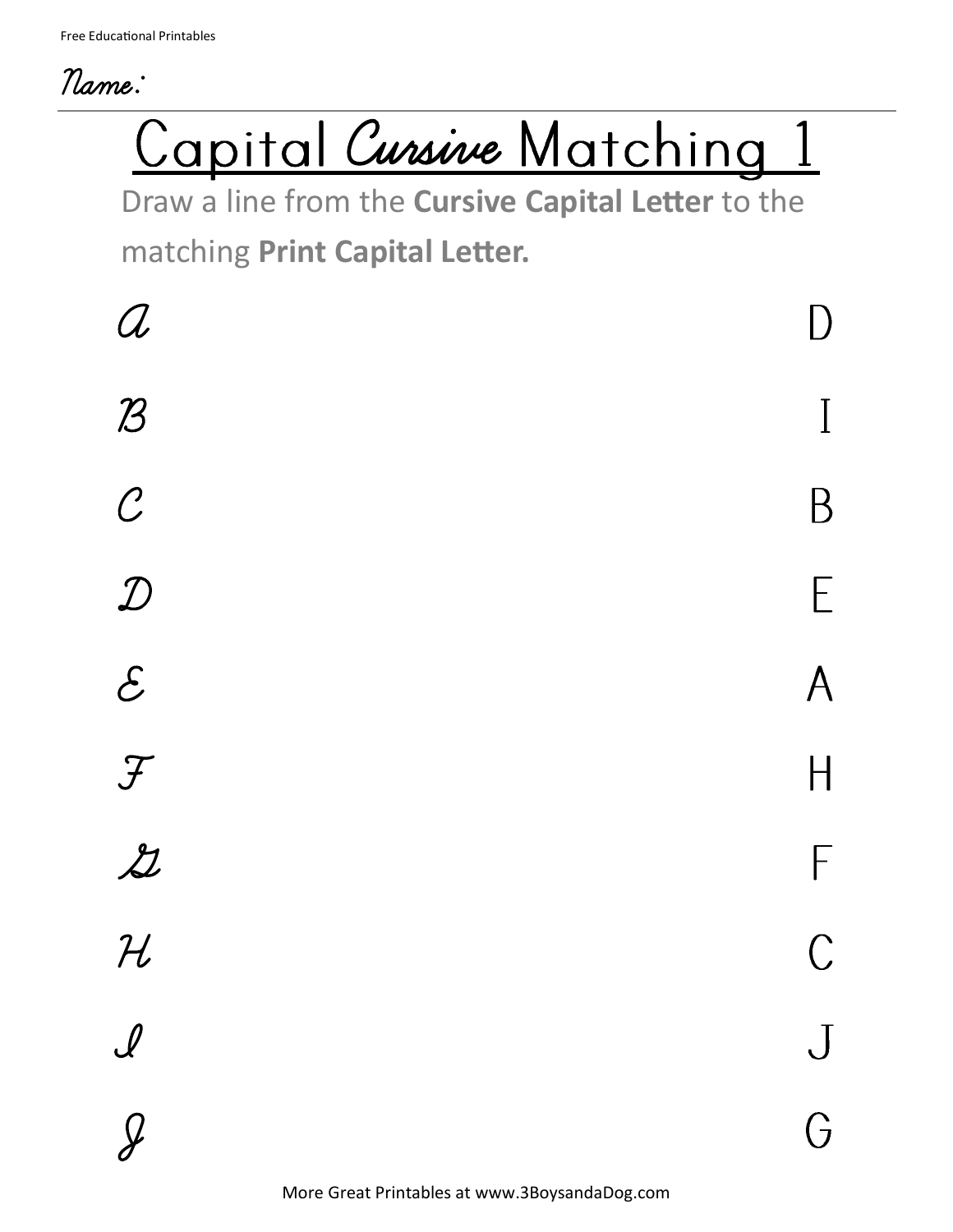Name:



Draw a line from the **Cursive Capital Letter** to the matching **Print Capital Letter.**

| $\chi$<br>m<br>$\mathcal{R}$<br>$\mathcal O$<br>$\boldsymbol{\mathcal{P}}$<br>$\mathcal{Q}$<br>$\mathcal{R}$<br>$\Delta$<br>$\mathcal T$ | $\chi$ | $\overline{\mathsf{N}}$ |
|------------------------------------------------------------------------------------------------------------------------------------------|--------|-------------------------|
|                                                                                                                                          |        | S                       |
|                                                                                                                                          |        | $\overline{1}$          |
|                                                                                                                                          |        | M                       |
|                                                                                                                                          |        | $\overline{P}$          |
|                                                                                                                                          |        | $\overline{\mathsf{L}}$ |
|                                                                                                                                          |        | K                       |
|                                                                                                                                          |        | R                       |
|                                                                                                                                          |        | <b>C</b>                |
|                                                                                                                                          |        | ${\rm Q}$               |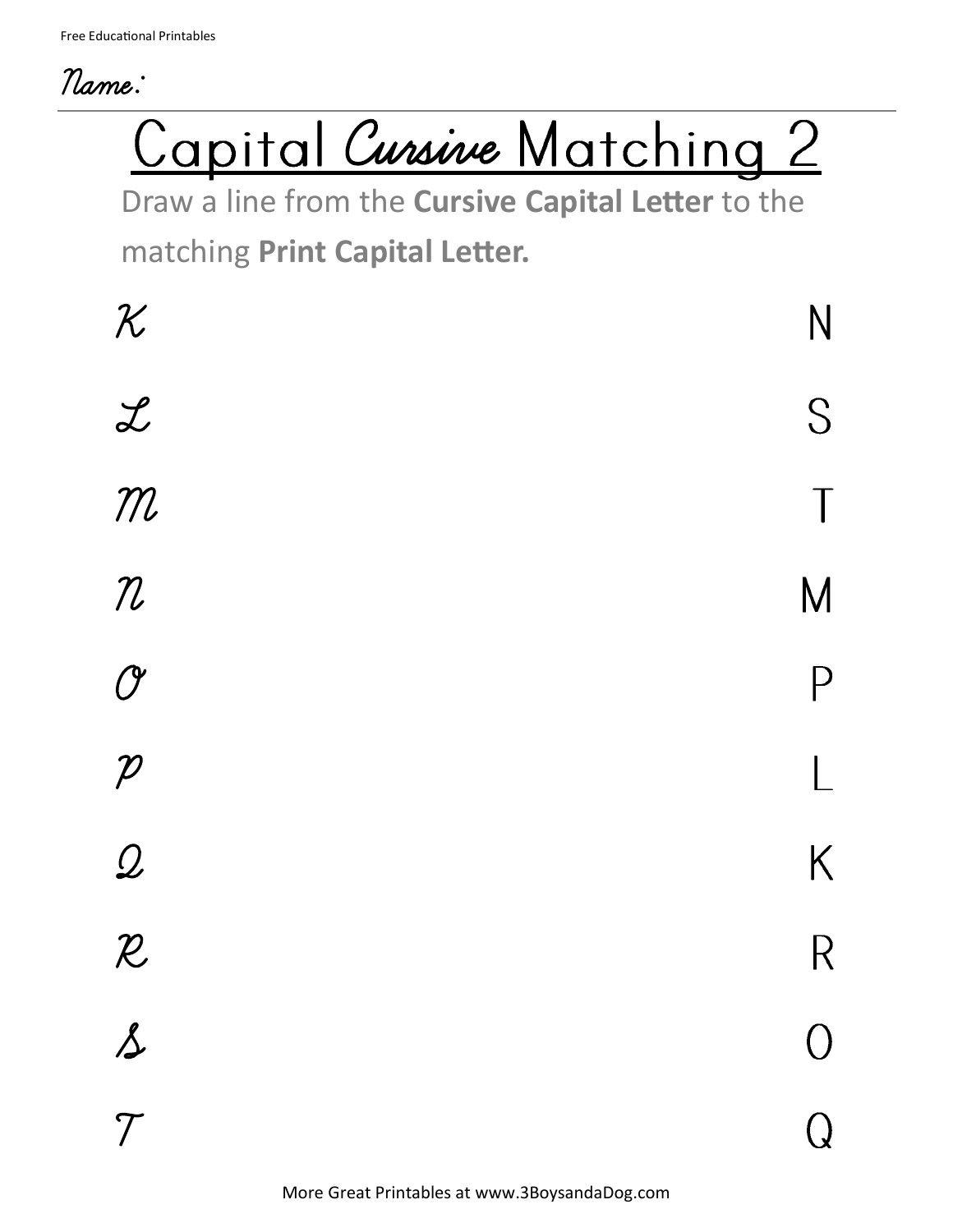Name:



Draw a line from the **Cursive Capital Letter** to the matching **Print Capital Letter.**

| $\mathcal{U}$       | $\overline{\mathsf{X}}$ |
|---------------------|-------------------------|
| $\mathcal{U}$       | $\top$                  |
| $\mathcal{U}$       | $\bigcup$               |
| $\chi$              | $\overline{N}$          |
| $\mathcal{Y}$       | Y                       |
| $\mathcal{Z}$       | $\bigvee$               |
| m                   | F                       |
| $\mathcal{R}$       | M                       |
| $\mathcal T$        | W                       |
| $\mathcal{F}% _{0}$ | $\overline{Z}$          |

More Great Printables at www.3BoysandaDog.com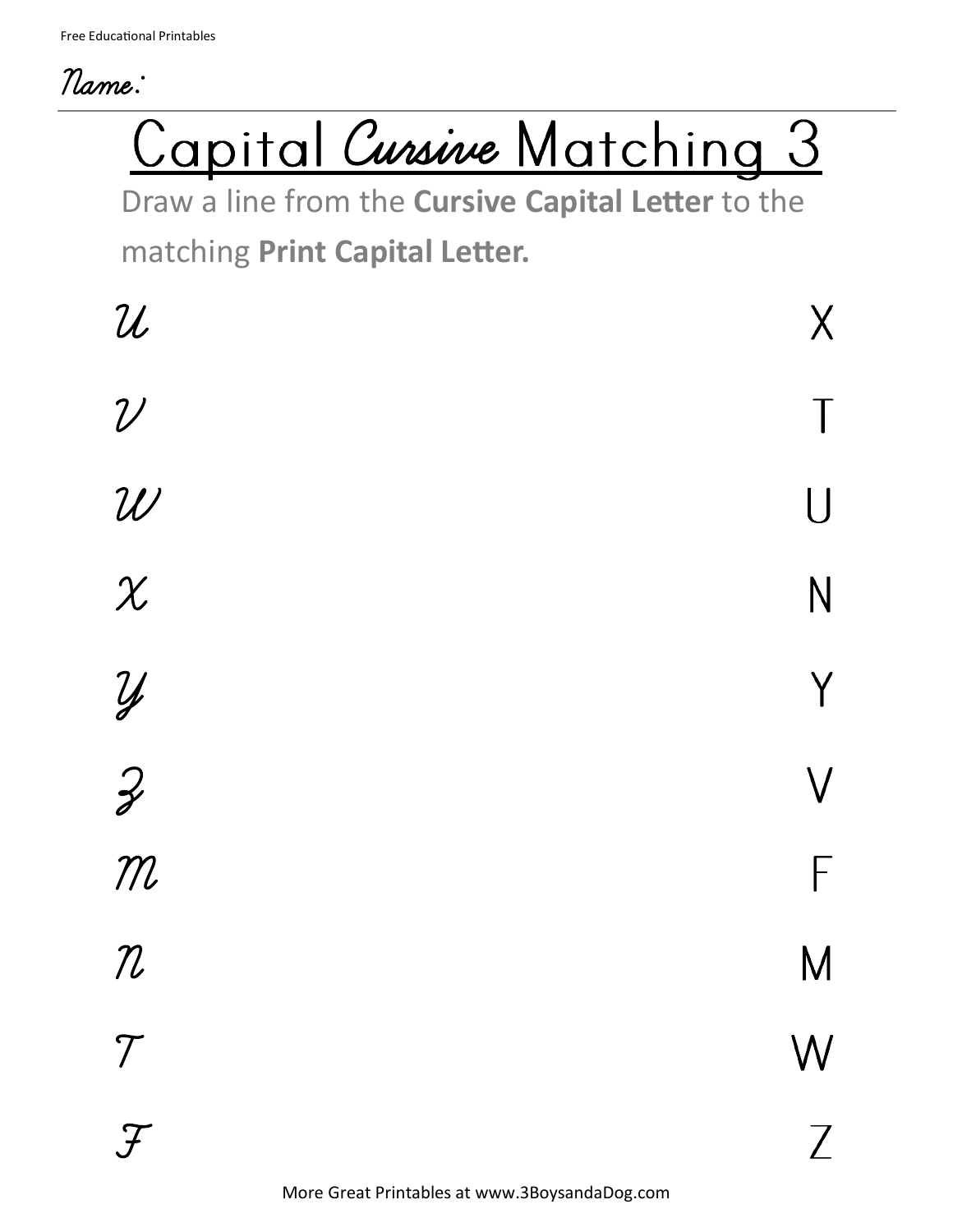Name:

## Lowercase Cursive Matching 1

Draw a line from the **Cursive Lowercase Letter** to the matching **Print Lowercase Letter.**

| $\boldsymbol{a}$           | $\Theta$       |
|----------------------------|----------------|
| $\ell$                     | h              |
| $\boldsymbol{c}$           | $\overline{a}$ |
| $\boldsymbol{d}$           | $\overline{g}$ |
| $\boldsymbol{\mathcal{E}}$ | $\mathsf b$    |
| $\ell$                     | $\dot{J}$      |
| $\mathcal{J}$              | $\mathsf C$    |
| $\hbar$                    | $\mathbf{i}$   |
| $\dot{\mathcal{L}}$        | $\overline{d}$ |
| $\dot{\mathscr{J}}$        | $\mathsf{f}$   |
|                            |                |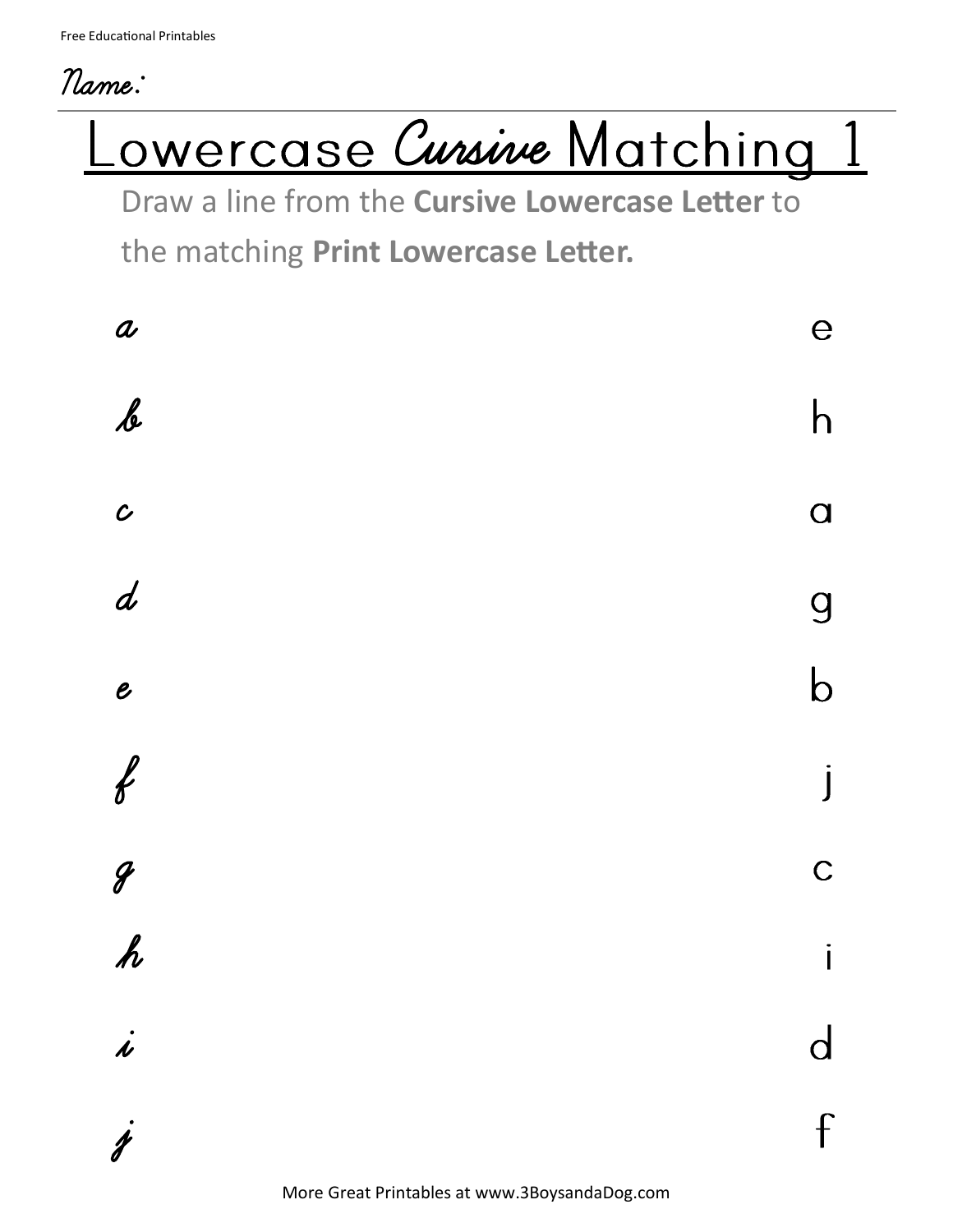Name:

## Lowercase Cunsine Matching 2

Draw a line from the **Cursive Lowercase Letter** to the matching **Print Lowercase Letter.**

| $\boldsymbol{k}$           | $\overline{O}$                        |
|----------------------------|---------------------------------------|
| $\boldsymbol{l}$           | $\mathsf{r}$                          |
| m                          | $\mathsf k$                           |
| $\boldsymbol{m}$           | $\begin{array}{c} \hline \end{array}$ |
| $\boldsymbol{\vartheta}$   | $\ddagger$                            |
| $\boldsymbol{\mathcal{P}}$ | p                                     |
| $\mathcal{C}$              | S                                     |
| $\boldsymbol{\mu}$         | m                                     |
| $\boldsymbol{\Delta}$      | $\mathsf{n}$                          |
| $\boldsymbol{t}$           | q                                     |